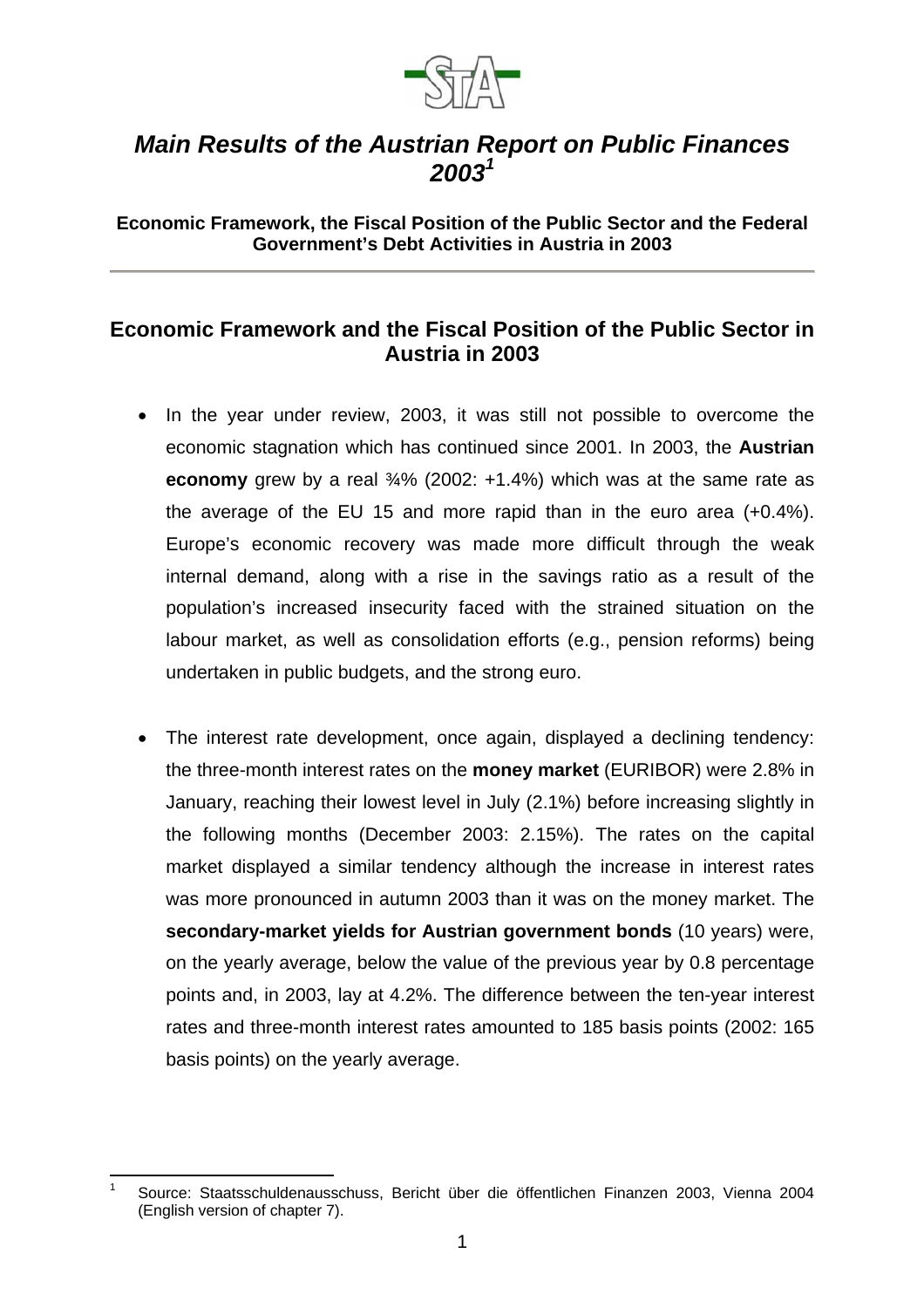

- **The current results for the developments in Austria's public budgets** (as of March 2004), for the year under review, confirm the expansion of the budget deficit of the general government, which was already depicted in the Austrian stability programme at the beginning of 2003. After a budget deficit in 2002, amounting to 0.2% of the GDP, it appears likely that, in the year under review, the budget deficit for the public sector will reach 1.3% of the GDP. Here, attention must be drawn to the fact that the data available for 2003 is still provisional and, especially in the area of communal activities, based on estimates.
- In 2003, the deterioration of the budget balance of the public sector was principally the result of the **weak economic performance**. However, this was also partially due to other influential factors such as increased budgetary expenditure and reduced revenues which could only partially be compensated for by the continuation of the consolidation programme. **Individual aspects which characterized the developments in public budgets in 2003** follow:
- In 2003, **taxation revenues** were extremely dampened mainly because of the continuing, unfavourable economic situation but also due to special effects. The total taxation revenue of all government levels sank slightly and was 0.4 billion euros lower than in the previous year (taxation revenue 2003: 62.9 billion euros; 2002 and 2001: 63.3 billion euros). There were significant decreases in direct taxes and here, in particular, in the **income and corporate income taxes.** The low revenue from direct taxes was partially the result of special effects, including tax relief resulting from the two **economic packages**  of the year 2002, assistance for the victims of **summer 2002's catastrophic flooding,** payments resulting from the annulment of **taxation on accident pensions** as well as a **decline in taxation assets** (Steuerguthaben). The government's revenue from the **value-added tax** also stagnated whereby the reform of the **import value-added tax** also had an effect. In total, in 2003 the year under review, there was a slight increase in taxation revenues, on the federal level, amounting to 0.1 billion euros, compared with the previous year, whereas the taxation revenues of the states and municipalities showed a slightly declining tendency of -0.2 billion euros, in both cases.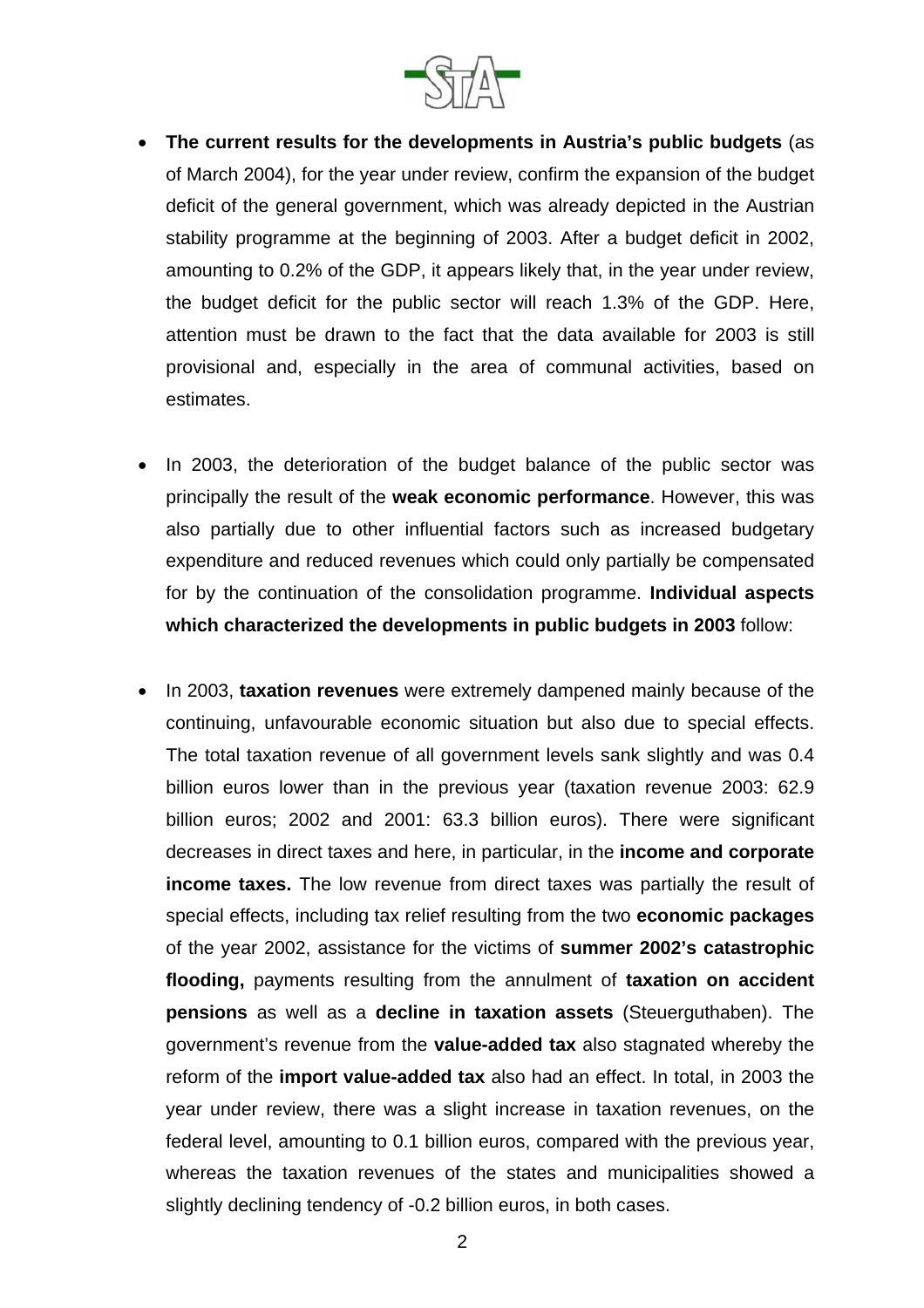

- The strained situation on the labour market (a further increase in the number of unemployed) required increase governmental budgetary means being made available on the expenditure side to support the **services of the unemployment insurance** (+0.3 billion euros or +11.2%) and also resulted in additional expenditures for **social insurance** (social assistance) on the part of the states and municipalities. In 2003, the ASVG-pensions (general social security system) were increased by an average of 2.0% (0.5% pension increase, 1.5% compensation for loss of value) which lay above the inflation rate. There was a marked increase in the **federal government's contributions to the pension insurance** (+1.0 billion euros or +17.8%) whereby this increase was partially due to the cessation of previous payments from the Labour Market Service (AMS) to the social security funds.
- In addition, the **federal government** was faced with **additional expenditures**  particularly for **measures taken in family politics** (claims on benefits for childcare, increase of financial support for families as of 1 January 2003; expenditures from the sharing fund for family burdens: + 0.4 billion euros or 7.7%) and through increasing **personnel costs**. The increase in pensions, as well as the increase in the number of people retiring, increased the federal government's obligations for the pensions of civil servants and the teachers of the states by a total of 0.2 billion euros or 6.4% whereby, in particular, the pension payments to the states' teachers showed an expansive tendency (+0.1 billion euros or 12.2%). The number of civil servants going into retirement almost doubled in 2003, compared with the previous year, to 6,987. The costs for active, federal civil servants (employees' remuneration according to ESVG) showed a somewhat more dynamic development in 2003, than in the year before (2003: +0.2 billion euros or +2.5%; 2002: +0.1 billion euros or +0.8%), due to a salary increase (+2.1% or a minimum of 30 euros per month). One positive aspect must be mentioned – the federal government continued its plan of significantly reducing the **level of personnel** and, in the year 2003 (31.12.2002 to 31.12.2003), lowered this item by the full-time equivalent of 4,069 employees (192 of these through spinning-off (museums)). In addition to strict budget implementation, reductions in interest repayment for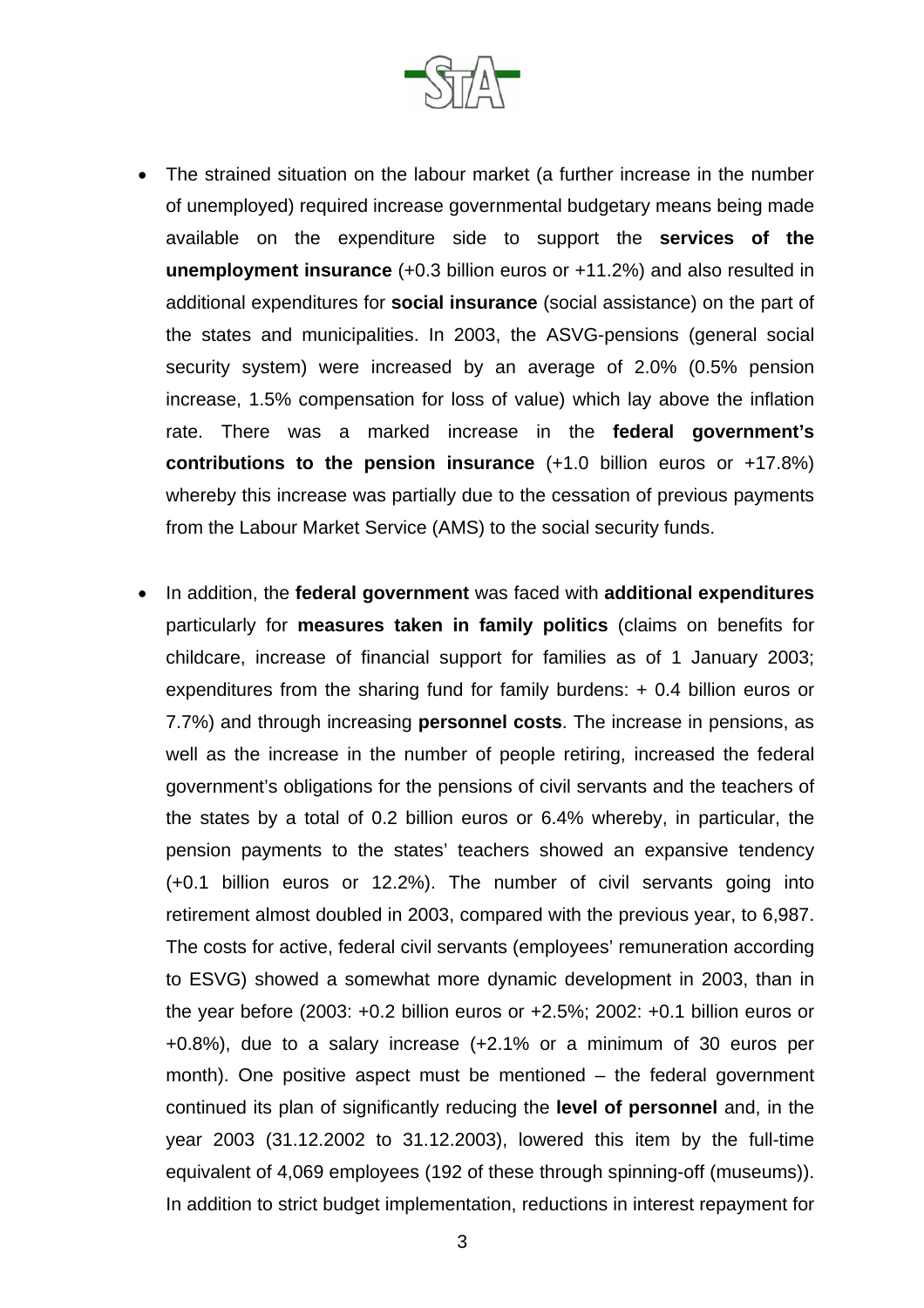

debts, which amounted to 0.3 billion euros or 4.4% less than in the previous year, also played a reductive role.

- Additional costs at all levels of the government were the result of measures taken to eliminate the damage to the infrastructure caused by the **catastrophic flooding which occurred in summer 2002** and which, in part, were only implemented in 2003.
- The reduction of the **tax share** as a result of the weak development in taxation revenues appears to have played a particularly decisive role in the diminishing of the financing surpluses of the **states**. On the expenditure side, **additional costs for social services** as well as **increasing costs for health care** had a major effect. In addition, **promotion of the economy** was supplemented and **investment activities** – particularly in view of the increased responsibilities in the area of road building – were accelerated. Savings principally resulted from the strict **reduction of debt** and the ensuing decline in the interest burden (abetted by the generally low interest rate level), through **a moratorium on hiring new personnel in some states** (continued in Tyrol and Salzburg, introduced in Styria) as well as, to a lesser extent, through spinning-off (e.g., the State Conservatory in Vorarlberg). Further, the path taken of selling claims for loans on housing and using this to repay debts, and/or create reserves was continued (Styria). The contributions of the states (including Vienna) to the financial balance of the general government amounting to 0.75% of the GDP or 1.67 billion euros, agreed on within the framework of the **inner-Austrian stability pact**, appears, on the basis of the provisional information available, to have not been entirely reached at the end of 2003.
- The **municipalities** were also confronted with a slight reduction in taxation revenues in 2003, compared with the previous year. This basically reflects the declining share of municipalities in those federal tax revenues that are subject to fiscal sharing. The growth in expenditures was substantially determined by the **expansion of transfer payments** (in the areas of health and social services) and also through a considerable increase in **personnel expenses**. One reason for this increase in personnel expenses could have come as a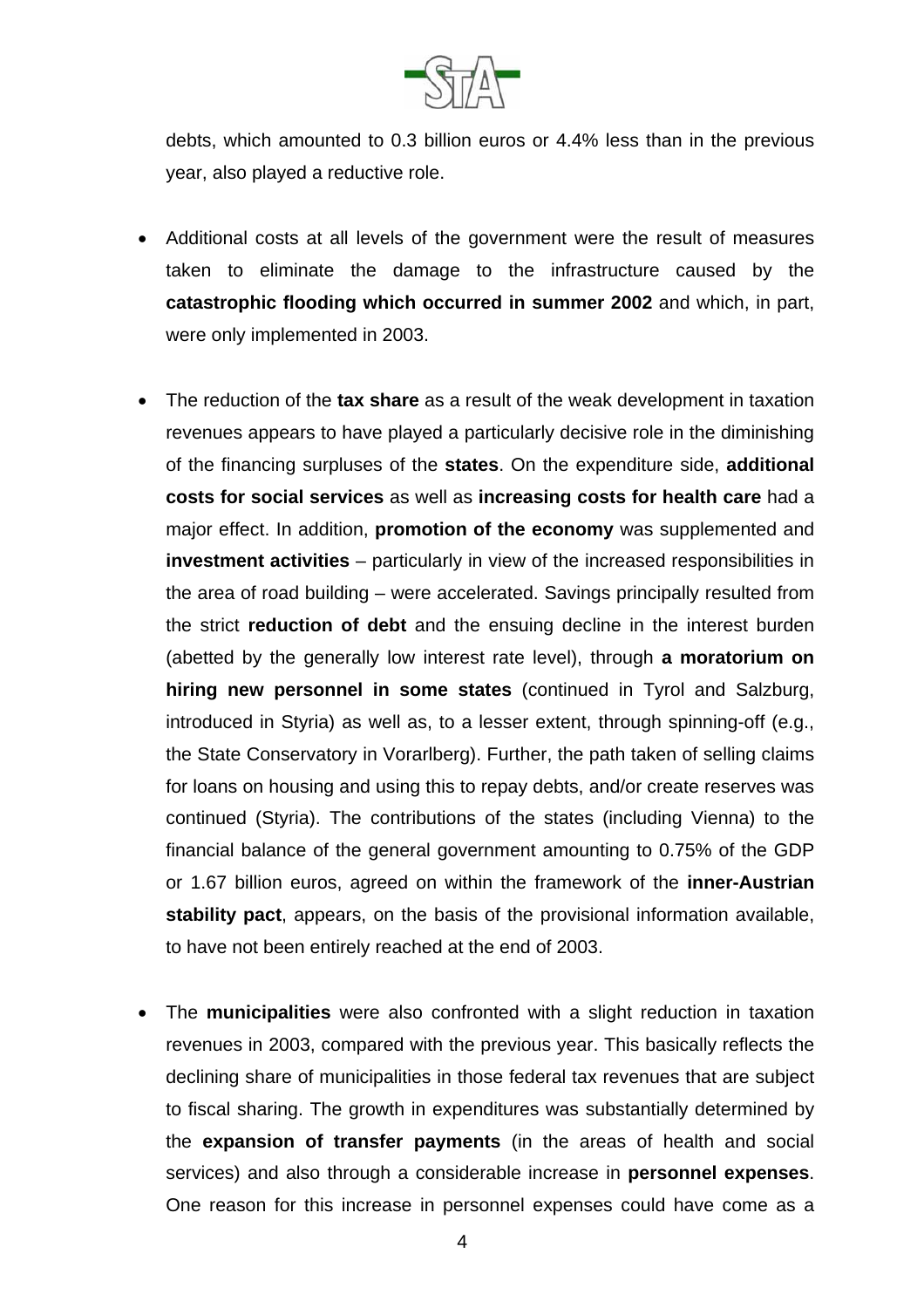

result of the establishment of additional centers for childcare and an increase in the number of personnel in the health and social areas (in particular, in oldage and nursing homes). In addition, there were also changes in connection with the **scope of municipal expenditure**: in the year under review, passport and lost-and-found activities were transferred to the municipalities (1st February 2003). However, it appears that the **municipalities' stabilisation contribution** (balanced budget) was reached for the year 2003. In order to reach this goal, it appears that investments were postponed or were made mainly in the areas of enterprises with market-determined activities (spun-off entities). The budgetary result appears to have also been positively influenced by an intensification of cooperation between the municipalities (central purchasing, real-estate and debt management) as well as through an increased use of alternative forms of financing.

- In an **international comparison**, it can be seen that Austria's fiscal position did not deteriorate in the year under review in spite of an increase in the deficit. After Austria had managed to keep its budget balance close to zero in 2001 and 2002, the budget deficit rose to 1.3% of the GDP in 2003, but still lay considerably below the 3% ceiling of the Maastricht treaty and also considerably below the average in both the euro area (-2.7% of the GDP) and the EU-15 countries (-2.6% of the GDP). Only Finland (+2.3% of the GDP), Denmark (+1.5% of the GDP) and Sweden (+0.7% of the GDP) had high budget surpluses.
- Additional attention must be drawn to the fact that, in the year 2003, important **structural reforms** were initiated which will contribute to the consolidation of public budgets over the coming years. Here, the **pension reform 2003** and the **Austrian Federal Railways reform** play a significant role. In addition, the **first stage of the taxation reform** and the so-called "**growth and location package"** both set measures to improve the attractiveness of Austria as a commercial location and to strengthen employment and the purchasing power of households.

5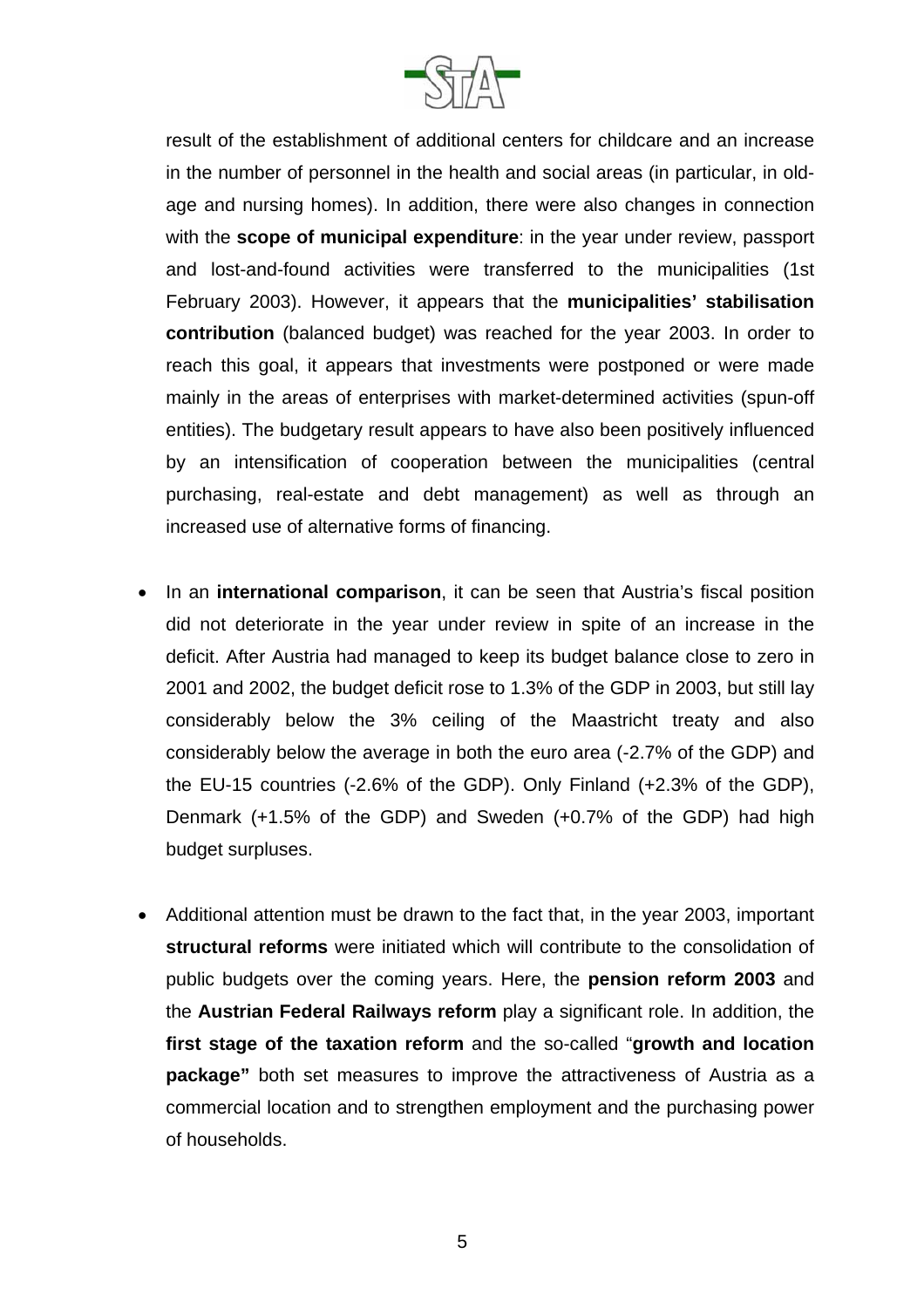

- In 2003, the **total revenue of the general government** amounted to 111.5 billion euros, or 49.7% of the GDP and the **expenditure** 114.7 billion euros or 51.2% of the GDP. A comparison shows that, in 2003, the total revenue of the state was characterized by an extremely low growth rate, even smaller than that of the previous year (2003: +0.4%; 2002: 1.2%). The state's expenditure demonstrated a slightly more dynamic tendency, however, with 2.5%. This was below the average of the past five years (2.7% p.a.). The **tax ratio of the general government** showed a significant decline for the second time in a row (2003: 43.2% of the GDP; 2002: 44.3%; 2001: 45.4%).
- The report shows that more than 60% of the **state's expenditure is used for transfer payments to third parties** (social support for households and subsidies for enterprises), almost 30% for the **public administration** (wages and salaries, material expenses) and approximately 7% for **interest payments** on the public debt. Only approximately 2% of the total expenditure is used for **investments** (gross investments). A comparison of the years 1999 to 2003 makes it apparent that, over recent years, the expenditures for the public administration (material and personnel expenses) have shown a rate of change significantly lower than that for the growth of total expenses, the state's expenditure for "transfer payments" (to households and enterprises) has a more dynamic character and that payments for "interest payments" on the public debt and "investments" often even show a declining progress. In the year under review, this trend was, once again, confirmed. However, the outlay for "material and personnel costs" for the public administration increased somewhat more than in the previous years.
- **Spinning-off** was primarily responsible for the quite-large reduction (an average of –6.1% per annum) in the **public expenditure for investments** in the period under review (1999 to 2003). If the investments for the spun-off enterprises, which formed a part of the government sector in the past, are added to the state's investment, we are presented with the following picture: the gross investments of the state (including spun-off enterprises) stagnated with a volume of around 5 billion euros. At the same time as investments increased on the federal level, the municipalities – even if investments in spun-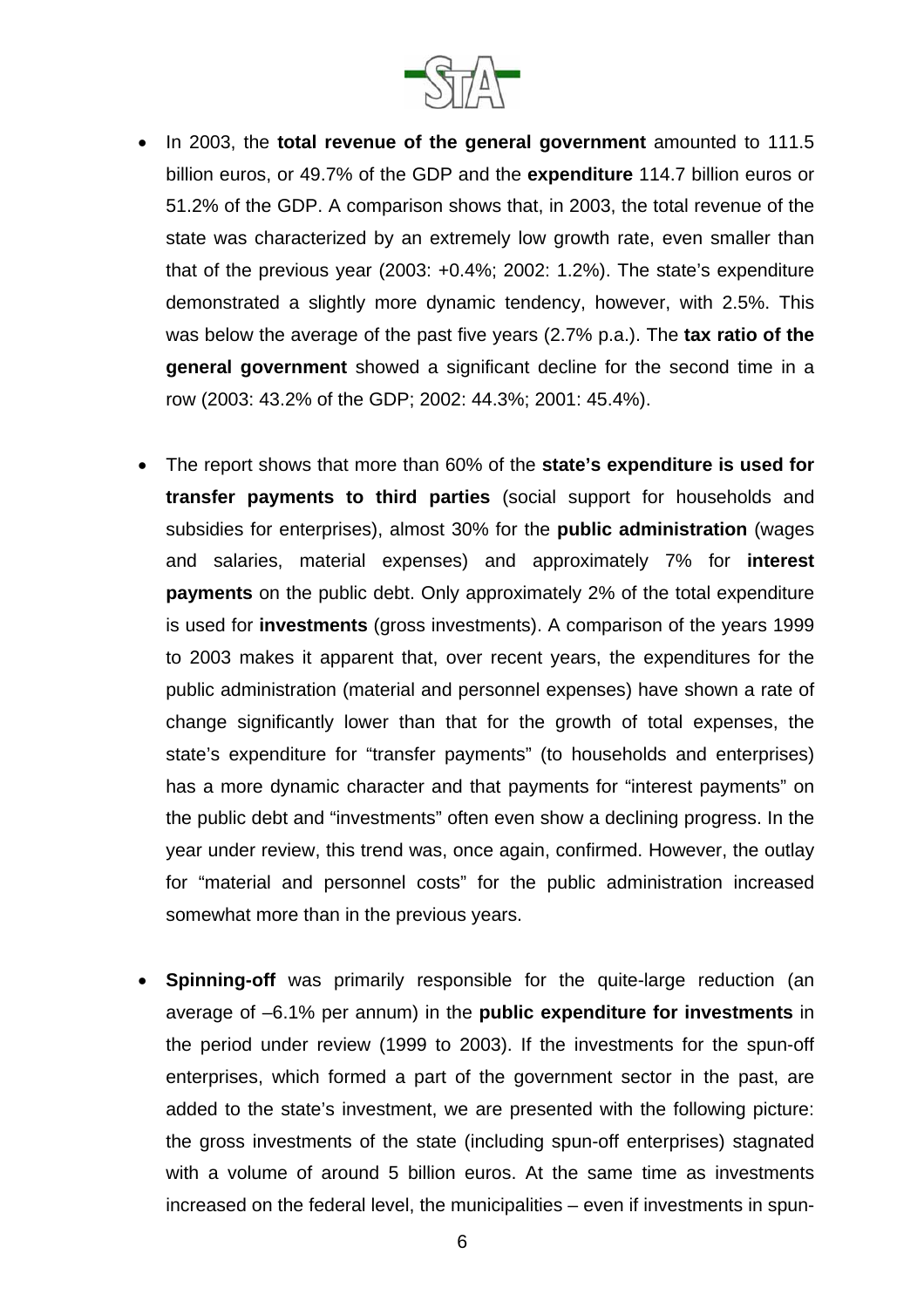

off organizations are taken into consideration – have significantly reduced the volume of their investments. Communal investments (including spun-off enterprises) declined from 3.1 billion euros (1995) to 2.4 billion euros (2002).

- **Taxes** and **social-insurance contributions** play a significant role, on the **revenue side**, towards financing public expenditure. In total, they make up around 90% of the public sector's revenue. Additional sources of finance for the state are **"production profits"** (payment for services), **"property income"** (interest, dividends, payments for licenses), as well as **"transfers"**  (contributions for education, court fees) which, measured as a percentage of the total revenue, are comparatively unimportant. Within this group of socalled "other revenues", "production profits" (mainly, payments for services such as hospital services, nursing homes or communal care institutions) provide the highest contribution to financing, amounting to somewhat above 10%. This percentage shows a sinking tendency due to the spinning-off of cost-effective organizations, with market-determined activities (percentage of total revenue: 1999: 6%; 2003: 4%).
- The **structure of public revenues and expenditures** is depicted in table 12 of this report. It demonstrates that the weighting of the separate governmental levels on the individual revenue and expenditure categories, as well as on the total expenditure and revenue, varies greatly. There are close connections between the four governmental sectors which can be empirically seen in the high volume of **"intergovernmental transfers"**. Although the tax shares of the individual territorial bodies, which are regulated in the fiscal sharing Act, are booked directly as taxation revenue of the individual legal bodies (the recipients), the intergovernmental transfers of the states account for approximately one-half of total revenue and those for the municipalities approximately one-fifth. Especially in the case of the social-security funds, the federal contribution to pensions results in an intergovernmental revenue ratio of more than 25%. If one observes the expenditure side, it become apparent that services, which are then executed by other public bodies (the states' teachers, housing subsidies, federal contribution to hospital financing) are, principally, (co)financed by the federal level. In 2003, the total amount of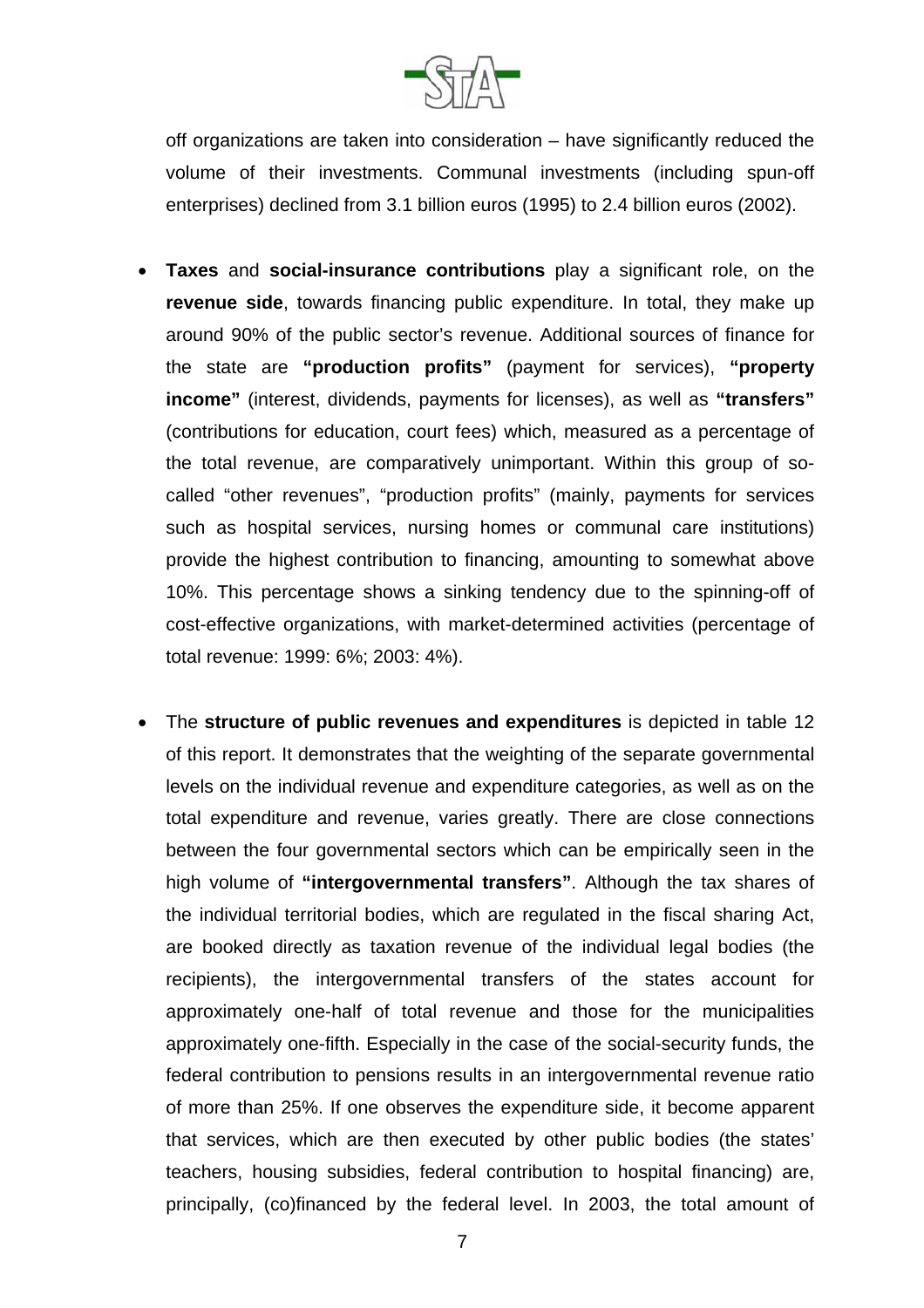

transfers between the federal government, the states, municipalities and social-security funds was around 31 billion euros with approximately 21 billion euros made up of payments by the federal government.

- Provisional data shows that the **national debt, in accordance with Maastricht, reached 145.5 billion euros at the end of 2003 – only slightly** increasing compared with the figures from the previous year (2002: 145.3 billion euros), in spite of a budget deficit. Measured against the GDP, this shows a reduction of the debt ratio amounting to 1.7% (year end 2002: 66.6%; year end 2003: 64.9%). If one neglects – deviating from the Eurostat assessment – the **intermediary funding of state-owned companies by the federal government** (Rechtsträger), which are classified in the private sector, the debt ratio decreased by around 11 billion euros or 4.8% of the GDP to 60.1% of the GDP. Without this financing of public entities, Austria would have only marginally exceeded the Maastricht ceiling of 60% of the GDP at the end of the year under review.
- The case of financing state-owned entities in Austria (Rechtsträger) shows that, from an economic point of view, a deviation from the EU's current **gross debt framework** to a **net debt framework**, or at least an extension of the set of indicators to include the net debt, would be appropriate. In view of long-term sustainability it appears that an indicator including financial assets (bank deposits, loan grants, stocks and shares, participations) along with financial liabilities would be more suitable. This kind of net concept, in connection with debt would, in addition, also correspond to the Maastricht definition of deficit, which provides information on the alterations in the net financial assets position of the public sector.
- **To summarize**, it can be observed that, in 2003, Austria's public budgets continued to proceed on their consolidation course. However, it can be seen that lengthy periods of deterioration in the economic conditions, in particular, place increased pressure on consolidation. On the one hand, this results in increased expenditures (automatic stabilizers) and, on the other, expenditures with an increasing tendency (legally-standardized adjustments, concluded or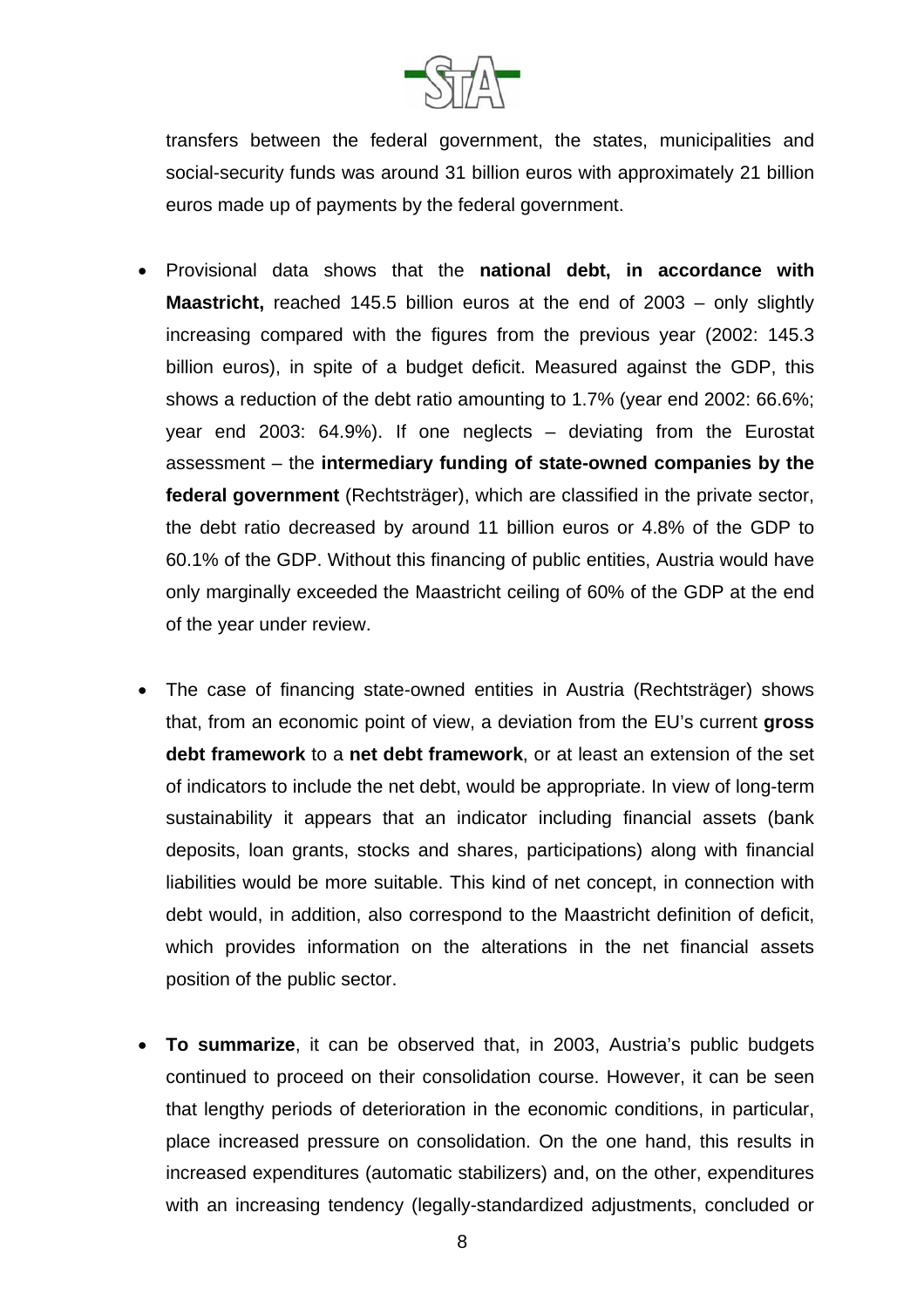

agreed-on improvements in services and/or the quantity and price effects of public services) can not be compensated for through additional revenue (growth dividend). The result is an increase in the budget deficit. It is true that, in an international comparison, Austria has a low budget deficit. However, additional structural measures appear necessary in order to reach the sustainable goal of having a balanced budget over the complete business cycle. In connection with the "quality" of public finance, it can be observed that the alterations in the revenue and expenditure structure of Austria's public sector, in the year being reviewed, were mainly the result of the weak performance of the economy. Permitting automatic stabilizers to function, as well as additional taxation relief, at the same time as making additional transfer payments to the private sector, played a role in dampening the marked deterioration in the economic conditions in Austria.

## **The Federal Government's Debt Activities and the Creditors' Structure in 2003**

- In 2003, the **federal government debt** (without own security holdings) increased more than in the previous years due to a higher net deficit (2003: 2.9 billion euros or 2.4%; 2002: 2.5 billion euros or 2.1%) reaching a level of 126.9 billion euros at year end. Measured against the GDP, there was, however, a moderate reduction of the federal debt ratio (2003: 56.6% of the GDP compared with 56.8% in 2002). The **share of foreign-currency debt** in the total debt declined, comparatively strongly, from 12.7% (year end 2002) to 11.0% at the end of 2003.
- The debt management of Austria's federal government took greater advantage of **long-term EUR government bonds** to meet its **financial requirements**  than was previously the case. In 2003, more than 90% of new credit (taking swaps into consideration) was in the form of EUR government bonds (2002: approximately 75%). This debt-management strategy was appropriate on account of the historically low nominal interest level and the market situation in the euro area. On the euro financial market, demand is influenced by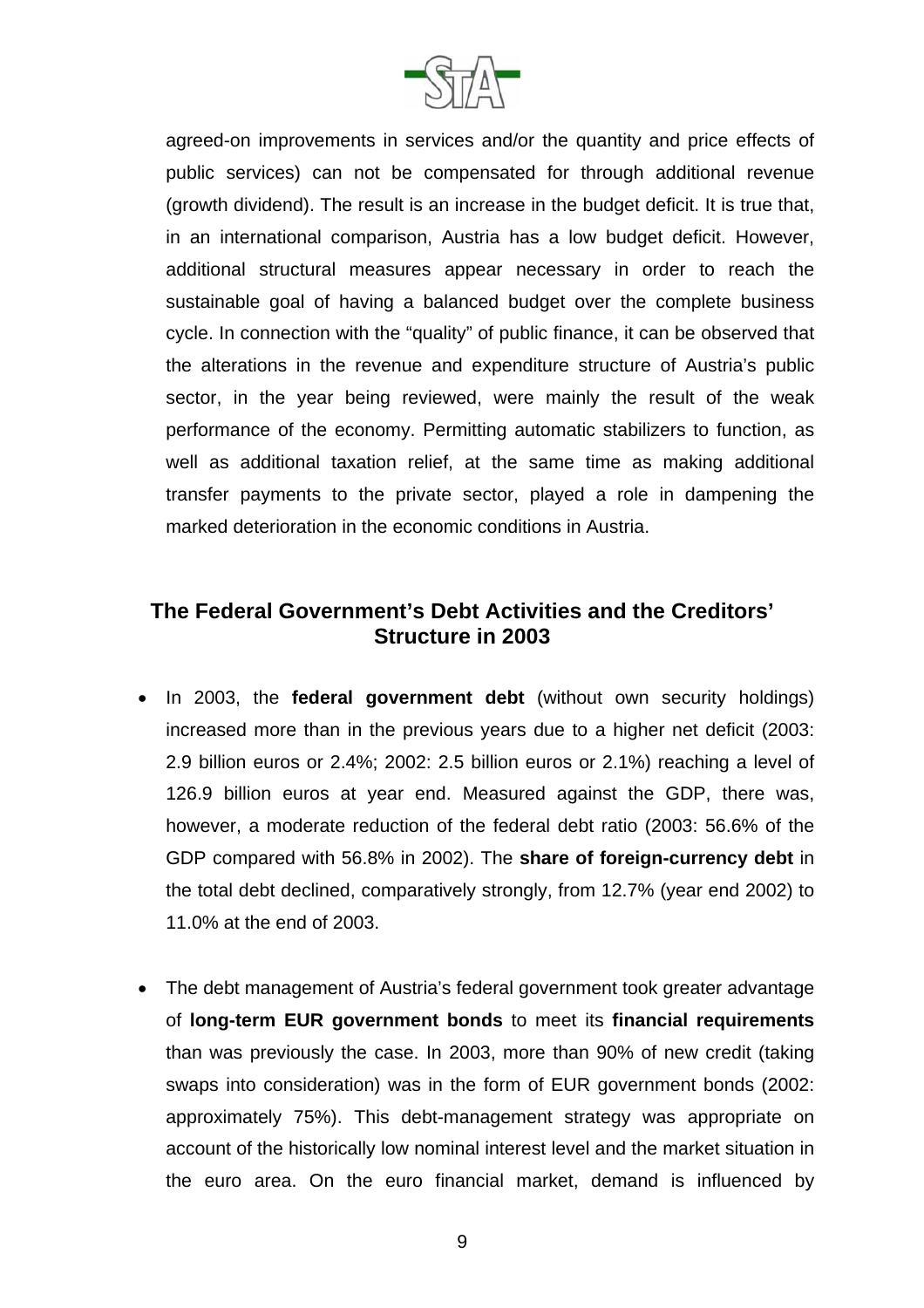

internationally-active finance intermediaries, who require high volumes and place particular importance on the criterion of "liquidity".

- The **difference in the yields** of German federal bonds, which have a "benchmark status" in the 10-year period segment, and those of Austria, further decreased in the year under review. In 2003, the yearly average difference to Germany, for 10-year bonds, amounted to only 8 basis points (2002: 18 basis points). Similar developments could be observed in the majority of EMU countries, when compared to Germany, (EMU average 2002: 18 basis points; 2003: 9 basis points – excluding Greece and Luxembourg).
- The **financing activities of the federal government's debt management**  not only include obtaining capital to cover the gross financing requirements of the government (net deficit plus redemption) but also financial operations to control the debt portfolio (portfolio management) in relation to interest procedures and currency structure in order to be able to guarantee the adaptation of the debt structure to the individual conditions on the market as rapidly as possible and to support the controlling guidelines. This condition can be observed particularly in the increase in claims and liabilities from **swap contracts**. In 2003, new debts were not only taken out in the form of currency and interest swaps but also **cross-currency swaps** were used to a greater degree to restructure existing liabilities.
- In 2003, the **structure of the federal debt** in Austria moved further in direction of securitized loans in euros (marketable debts). At the end of the year, 76.2% of the federal debt was in the form of EUR government bonds (2002: 73.0%) and 77.4% of all loans in the form of marketable debts were in euros (2002: 74.3%). The share of credit and loan contracts in euros continues to decrease continuously and, at the end of 2003, only amounted to 11.7% (2002: 13.0%) of the total debt.
- The outstanding volume of **foreign-currency liabilities** was reduced slightly in the year 2003. In addition, once again revaluation gains were attained for the foreign-currency debt (unrealised net gains amounting to 1.1 billion euros).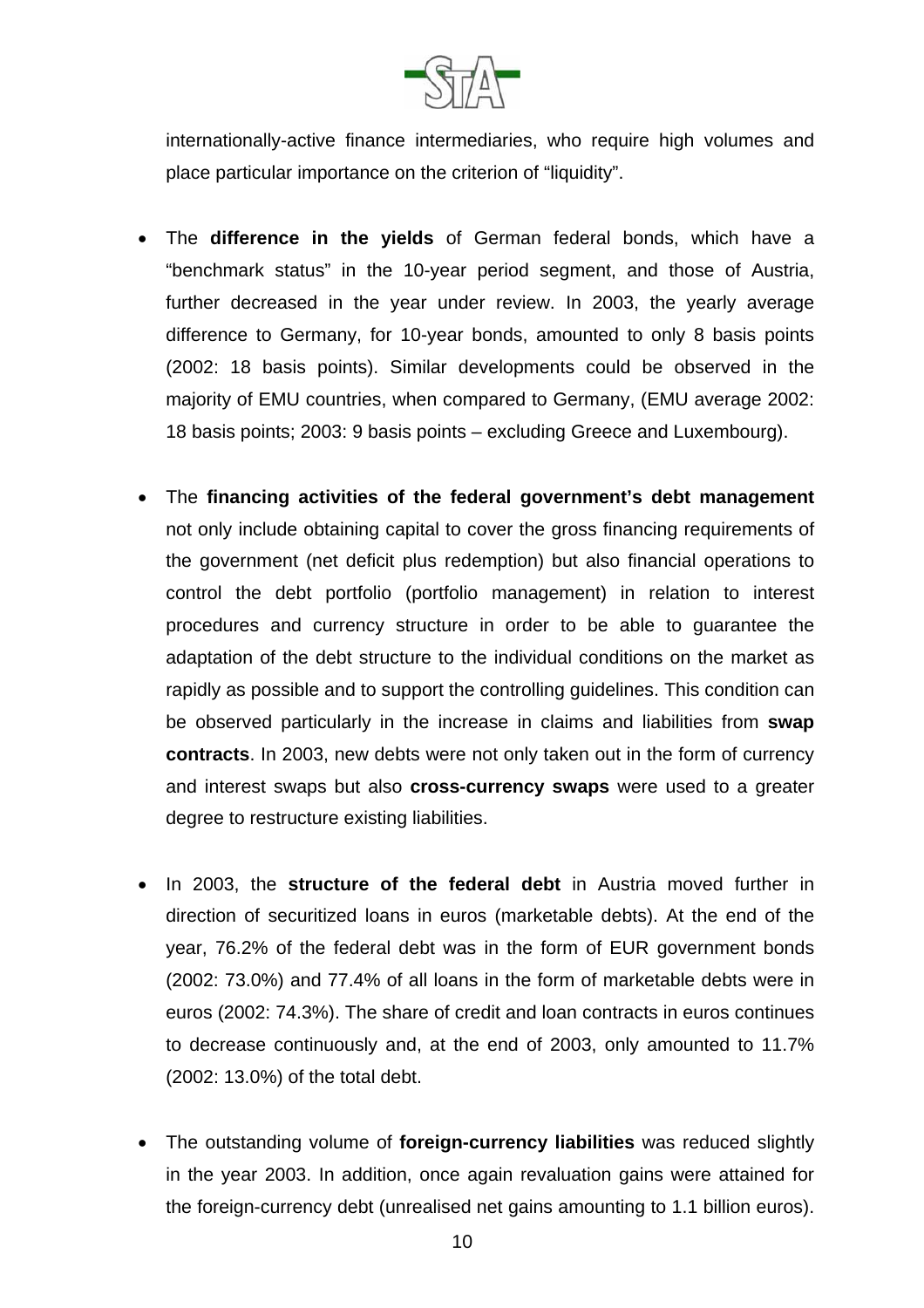

Both factors resulted in the percentage of foreign currency in the national debt being, relatively strongly, reduced (foreign-currency percentage at year end 2003: 11.0%; year end 2002: 12.7%). The **volume of foreign-currency liabilities** in euros (taking own bonds and currency swaps into consideration) amounted to 13.9 billion euros at the end of 2003, 1.8 billion euros below the value of the previous year (15.7 billion euros).

- The realization of the EMU occurred at the same time as the cessation of the traditional role of Austrian financial intermediaries as the principal investors in the federal debt. In the mean time, **foreign investors** (particularly from the euro area) finance almost 65% of the total liabilities of the federal debt in euros and foreign currencies. At the end of 1998, the state's foreign debt-ratio (liabilities in foreign possession compared with the federal debt (before swaps and including intermediary funding of state-owned entities) was below 40%. Of the government bonds issued in the year under review, amounting to 15.6 billion euros (including 10% own holdings and intermediary funding of stateowned entities) foreign primary dealers took on about 88% (2002: 89%) within the framework of tender proceedings or as a result of syndicate issues. If one also takes secondary market transactions into consideration, foreign lenders purchased 79% of the volume issued by the government in the year under review.
- The historically **low interest rates** in 2003, as well as the given repayment profile (high volume of repayments in the near future) indicated that financing with fixed interest rates, over a lengthy period, should be encouraged in order to keep interest rates low over a period as long as possible and also to keep the refinancing risk (risk of alteration in interest rates) within bounds. At the end of the year under review, 92.8% of the outstanding liabilities of the federal government had a **fixed interest rate** (2002: 91.1%). Financing instruments, with **money-market conditions**, accounted for 4.0% of the federal liabilities at the end of 2003 (2002: 5.1%). The portion of titles with **half-variable or variable interest rates**, whose rates are dependent on the development of **yields on the capital market** (secondary market, primary market) reduced from 3.8% to 3.2%. The average **time to maturity** of the **total debt portfolio**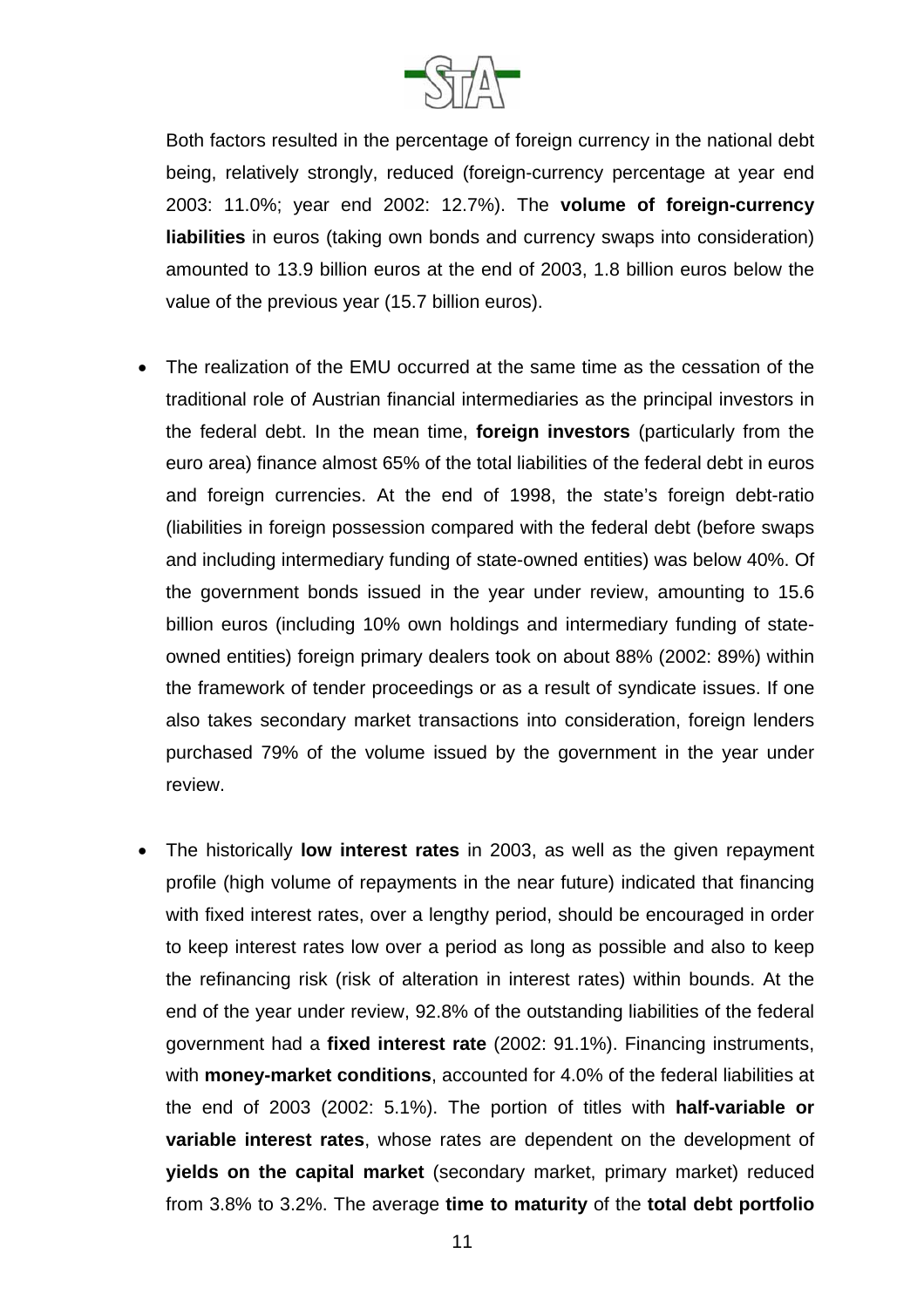

(debt of the federal government including own bonds) rose considerably, in the year under review, for the first time in over fifteen years (1986). At the end of 2003, the average remaining maturity of the outstanding debt was 5.9 years - 0.4 years above that of the previous year.

- The average **nominal interest rate** of the federal government decreased, in the year under review, from 5.0% (year end 2002) to 4.8% (year end 2003) in spite of an increase in the remaining term. This development was principally triggered by the extensive redemption of debt categories with a considerably higher nominal interest rate of up to 8.5%. The further reduction in the level of the market interest rate in 2003 also supported this development but only had a limited effect on the average nominal interest rate of the total federal debt on account of the high portion of fixed interest rates in this debt, lower financing over the money market and as a result of an increase in obligations.
- If one analyses the structure of the federal government's debt with the focus on its **interest sensitivity**, it can be seen that the government's debt management endeavours to have the **interest payments in the budget** follow as continuous a course as possible, by taking particular advantage of longterm fixed-interest debt forms. In the year 2003, the term profile moved towards long-term financing with fixed interest rates, thereby additionally reducing the risk of changes in the interest rate (cash flow at risk) and the risks of refinancing in the coming years. However, it can hardly be assumed that the reduction in the nominal interest rate will, in the future, continue to the extent of recent years seeing that the positive refinancing effect (replacement of the debt categories of the past with a high interest rate by those with a lower rate) is gradually weakening.
- Traditionally, in the reports presented by the Government Debt Committee, a so-called **net concept** is chosen for the **interest payments** (chapter 58 of the federal budget "Financing, currency swap contracts") which includes, along with interest payments, extra expenditures such as issue losses and/or profits (disagio and/or agio) commissions and fees, derived from expenditures, less the income in chapter 58 of the budget. In the year 2003, the expenditure item